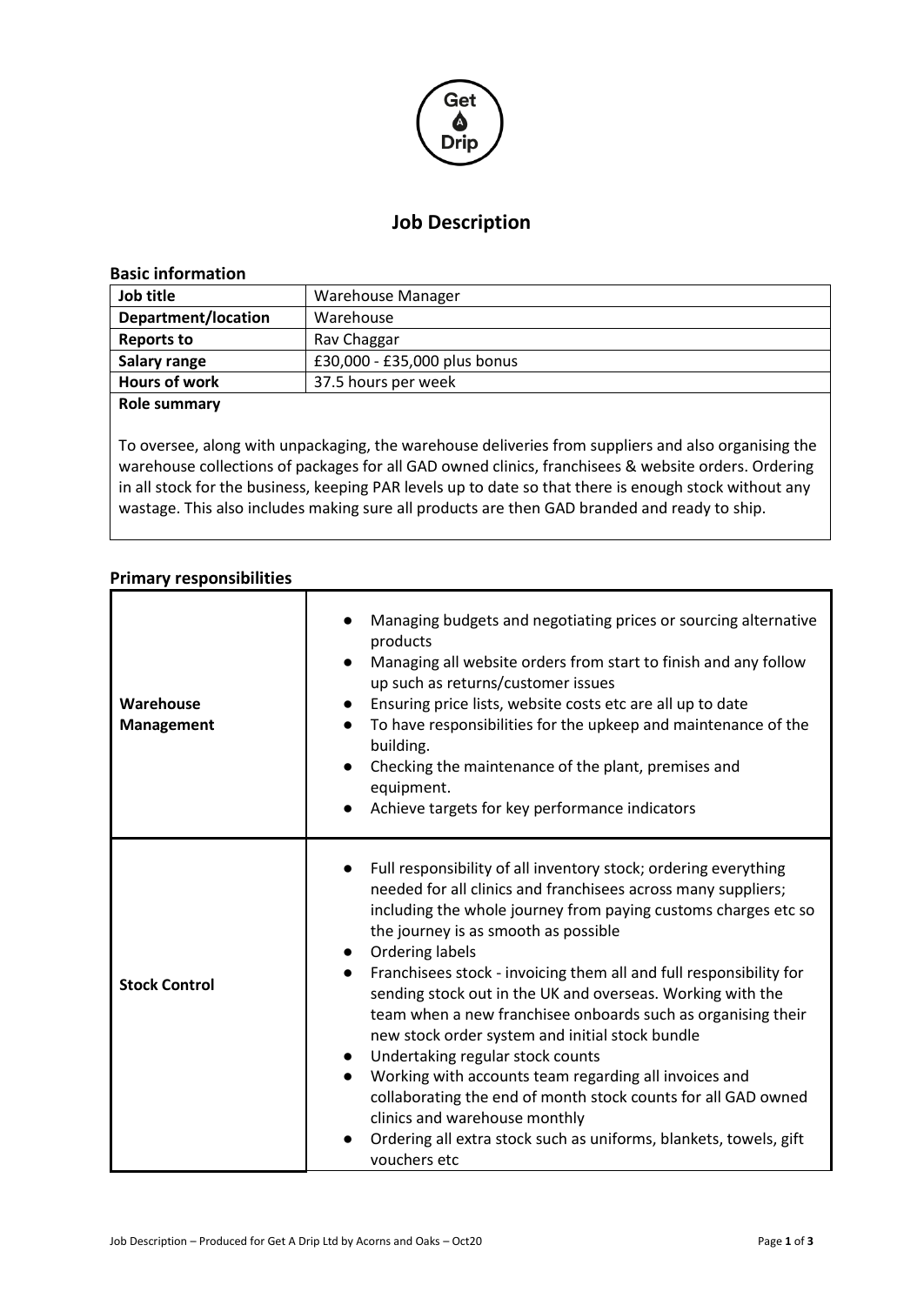

|                                          | Keeping the franchisee reconciliation sheet up to date with<br>$\bullet$<br>regards to stock sent out monthly                                                                                                                                                                                                                    |  |  |  |
|------------------------------------------|----------------------------------------------------------------------------------------------------------------------------------------------------------------------------------------------------------------------------------------------------------------------------------------------------------------------------------|--|--|--|
| <b>Business Support</b>                  | Working with franchisee/marketing teams for sending stock out<br>for pop up events/photoshoots etc<br>Helping departments with other operations, such as arranging<br>for IT equipment to be fixed                                                                                                                               |  |  |  |
| <b>People Management</b>                 | Managing the warehouse staff - ensuring all duties are carried<br>out correctly<br>Regular 121 meetings and twice-yearly appraisals<br>Supporting the development and training of warehouse staff<br>Ensuring that the required initial and continuing training of all<br>personnel is carried out and adopted according to need |  |  |  |
|                                          | White Label Applicants - doing thorough checks on them and if<br>account is accepted, managing all the invoices and stock sent to<br>them                                                                                                                                                                                        |  |  |  |
|                                          | Filing of documentation                                                                                                                                                                                                                                                                                                          |  |  |  |
|                                          | Auditing of the quality system                                                                                                                                                                                                                                                                                                   |  |  |  |
| <b>Compliance and Quality</b><br>Control | Ensure that SOPs are adhered to regarding product withdrawal<br>$\bullet$<br>or recall from the marketplace where necessary                                                                                                                                                                                                      |  |  |  |
|                                          | Handling customer complaints                                                                                                                                                                                                                                                                                                     |  |  |  |
|                                          | Liaising with the regulatory and Quality departments on GDP<br>issues                                                                                                                                                                                                                                                            |  |  |  |
|                                          | Reporting on the performance of the Quality System to General<br>Managers, Regional Managers and Group Operations Managers<br>for review                                                                                                                                                                                         |  |  |  |